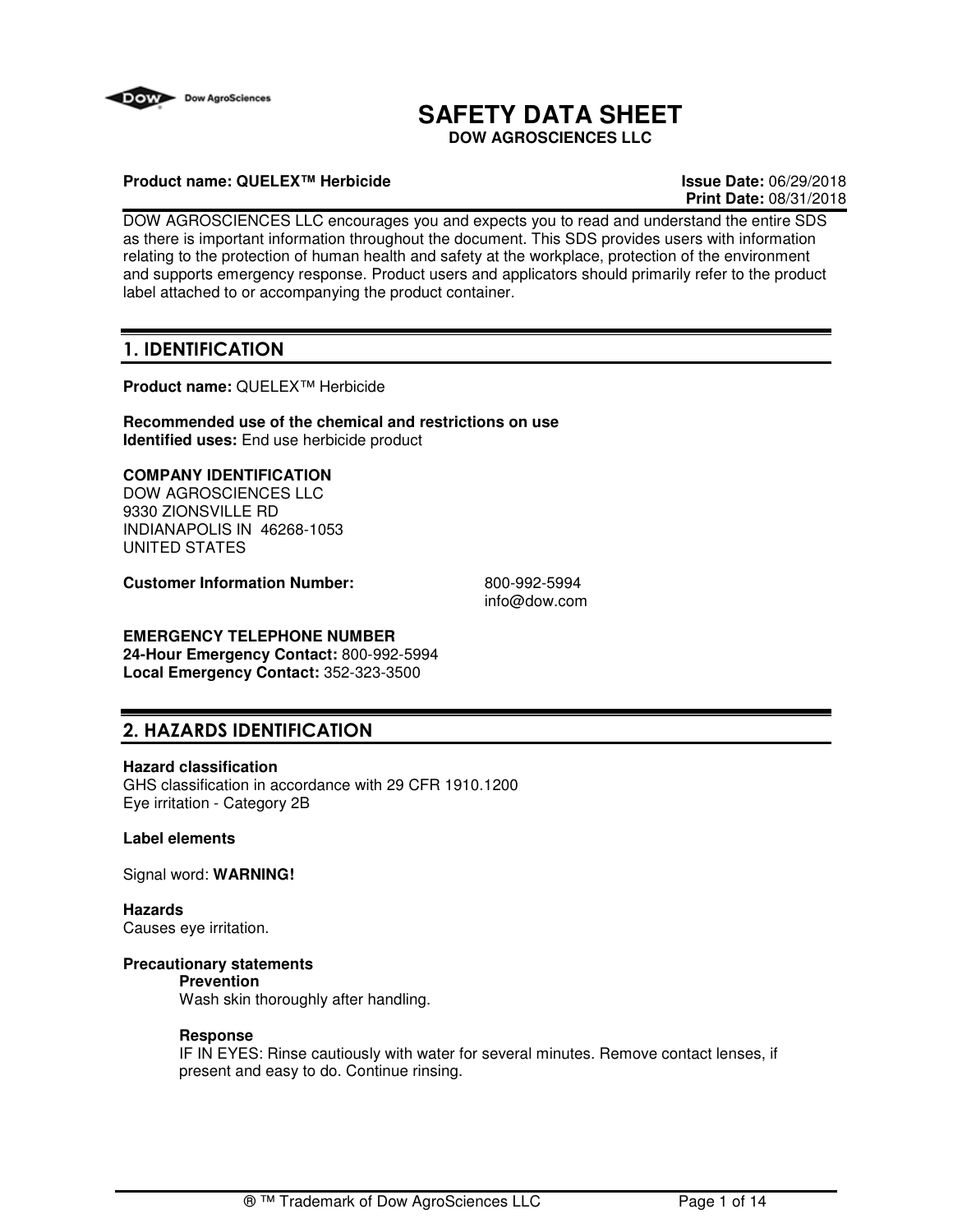If eye irritation persists: Get medical advice/ attention.

## **Other hazards**

No data available

## **3. COMPOSITION/INFORMATION ON INGREDIENTS**

| This product is a mixture.<br>Component | <b>CASRN</b>  | Concentration |
|-----------------------------------------|---------------|---------------|
|                                         |               |               |
| Halauxifen-methyl                       | 943831-98-9   | 10.42%        |
| Florasulam                              | 145701-23-1   | 10.0%         |
| Cloquintocet                            | 88349-88-6    | 7.08%         |
| Kaolin                                  | 1332-58-7     | 18.5%         |
| Titanium dioxide                        | 13463-67-7    | 0.4%          |
| Quartz                                  | 14808-60-7    | 0.1%          |
| <b>Balance</b>                          | Not available | 53.5%         |

## **4. FIRST AID MEASURES**

#### **Description of first aid measures General advice:**

8 for specific personal protective equipment.

First Aid responders should pay attention to self-protection and use the recommended protective clothing (chemical resistant gloves, splash protection). If potential for exposure exists refer to Section

**Inhalation:** Move person to fresh air. If person is not breathing, call an emergency responder or ambulance, then give artificial respiration; if by mouth to mouth use rescuer protection (pocket mask etc). Call a poison control center or doctor for treatment advice.

**Skin contact:** Take off contaminated clothing. Rinse skin immediately with plenty of water for 15-20 minutes. Call a poison control center or doctor for treatment advice. Suitable emergency safety shower facility should be available in work area.

**Eye contact:** Hold eyes open and rinse slowly and gently with water for 15-20 minutes. Remove contact lenses, if present, after the first 5 minutes, then continue rinsing eyes. Call a poison control center or doctor for treatment advice. Suitable emergency eye wash facility should be immediately available.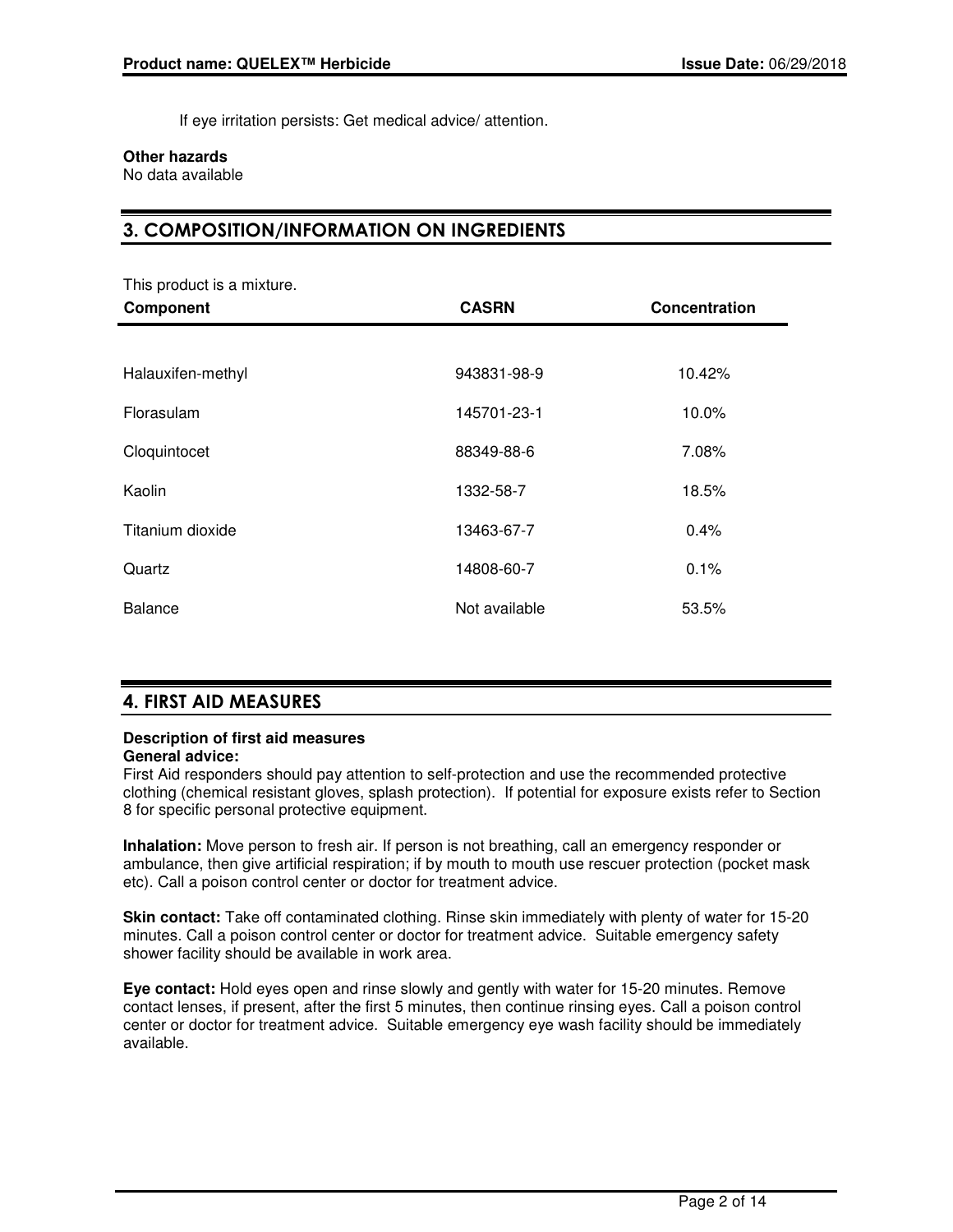**Ingestion:** No emergency medical treatment necessary.

#### **Most important symptoms and effects, both acute and delayed:**

Aside from the information found under Description of first aid measures (above) and Indication of immediate medical attention and special treatment needed (below), any additional important symptoms and effects are described in Section 11: Toxicology Information.

#### **Indication of any immediate medical attention and special treatment needed**

**Notes to physician:** No specific antidote. Treatment of exposure should be directed at the control of symptoms and the clinical condition of the patient. Have the Safety Data Sheet, and if available, the product container or label with you when calling a poison control center or doctor, or going for treatment.

## **5. FIREFIGHTING MEASURES**

**Suitable extinguishing media:** This material does not burn. If exposed to fire from another source, use suitable extinguishing agent for that fire.

**Unsuitable extinguishing media:** No data available

#### **Special hazards arising from the substance or mixture Hazardous combustion products:** None known.

**Unusual Fire and Explosion Hazards:** None known.

## **Advice for firefighters**

**Fire Fighting Procedures:** Keep people away. Isolate fire and deny unnecessary entry. Consider feasibility of a controlled burn to minimize environment damage. Foam fire extinguishing system is preferred because uncontrolled water can spread possible contamination. This material does not burn. Fight fire for other material that is burning. Contain fire water run-off if possible. Fire water runoff, if not contained, may cause environmental damage. Review the "Accidental Release Measures" and the "Ecological Information" sections of this (M)SDS.

**Special protective equipment for firefighters:** Wear positive-pressure self-contained breathing apparatus (SCBA) and protective fire fighting clothing (includes fire fighting helmet, coat, trousers, boots, and gloves). Avoid contact with this material during fire fighting operations. If contact is likely, change to full chemical resistant fire fighting clothing with self-contained breathing apparatus. If this is not available, wear full chemical resistant clothing with self-contained breathing apparatus and fight fire from a remote location. For protective equipment in post-fire or non-fire clean-up situations, refer to the relevant sections.

## **6. ACCIDENTAL RELEASE MEASURES**

**Personal precautions, protective equipment and emergency procedures:** Isolate area. Keep unnecessary and unprotected personnel from entering the area. Spilled material may cause a slipping hazard. Refer to section 7, Handling, for additional precautionary measures. Use appropriate safety equipment. For additional information, refer to Section 8, Exposure Controls and Personal Protection.

**Environmental precautions:** Prevent from entering into soil, ditches, sewers, waterways and/or groundwater. See Section 12, Ecological Information. Spills or discharge to natural waterways is likely to kill aquatic organisms.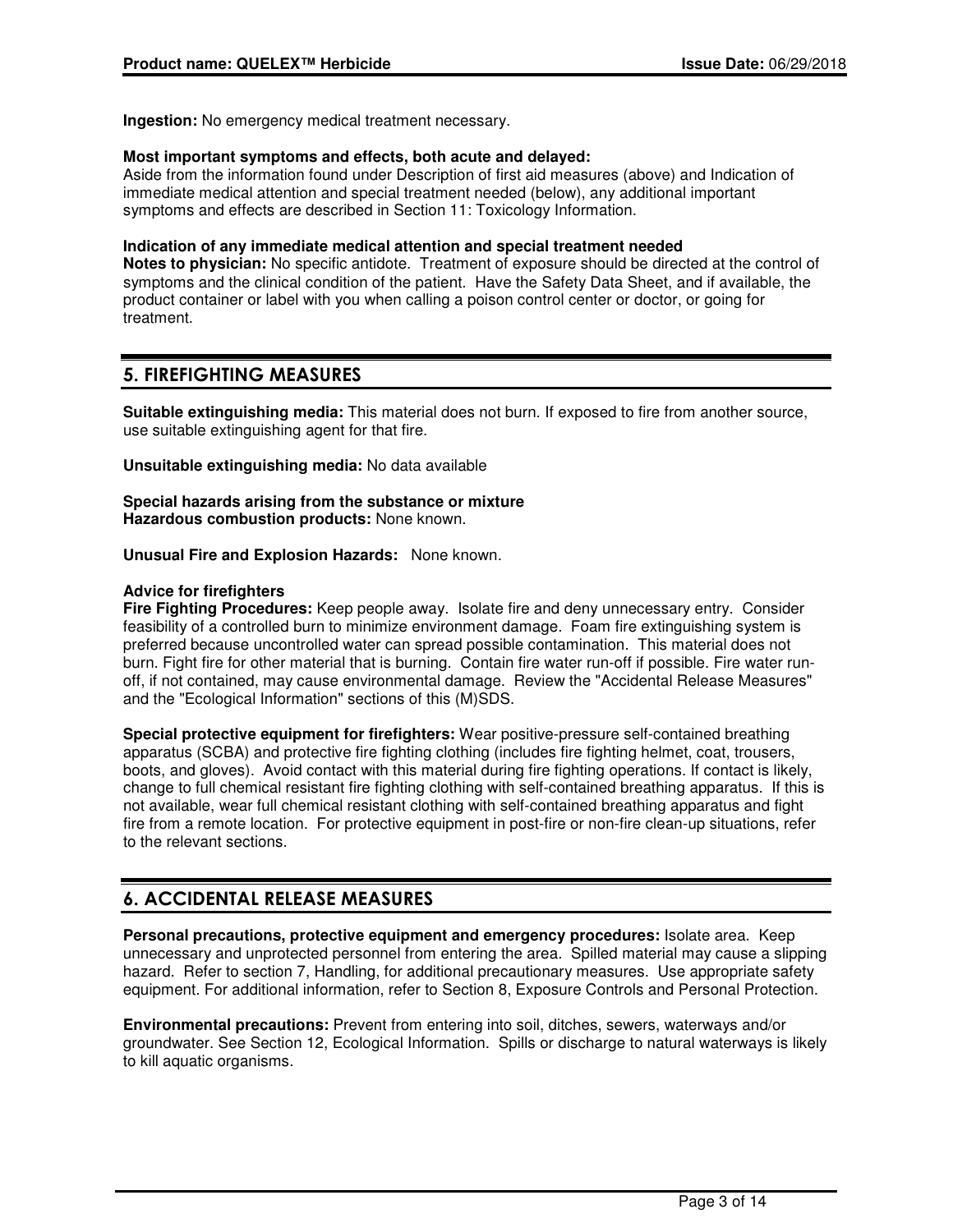**Methods and materials for containment and cleaning up:** Contain spilled material if possible. Small spills: Sweep up. Collect in suitable and properly labeled containers. Large spills: Contact Dow AgroSciences for clean-up assistance. See Section 13, Disposal Considerations, for additional information.

## **7. HANDLING AND STORAGE**

**Precautions for safe handling:** Keep out of reach of children. Do not swallow. Avoid contact with eyes, skin, and clothing. Avoid breathing dust or mist. Wash thoroughly after handling. Keep container closed. Use with adequate ventilation. See Section 8, EXPOSURE CONTROLS AND PERSONAL PROTECTION.

**Conditions for safe storage:** Store in a dry place. Store in original container. Do not store near food, foodstuffs, drugs or potable water supplies.

## **8. EXPOSURE CONTROLS/PERSONAL PROTECTION**

#### **Control parameters**

If exposure limits exist, they are listed below. If no exposure limits are displayed, then no values are applicable.

| Component        | Regulation       | <b>Type of listing</b> | <b>Value/Notation</b> |
|------------------|------------------|------------------------|-----------------------|
| Kaolin           | <b>ACGIH</b>     | <b>TWA Respirable</b>  | $2 \text{ mg/m}$ 3    |
|                  |                  | fraction               |                       |
|                  | OSHA Z-1         | <b>TWA total dust</b>  | 15 mg/m $3$           |
|                  | OSHA Z-1         | <b>TWA</b> respirable  | $5 \text{ mg/m}$ 3    |
|                  |                  | fraction               |                       |
| Titanium dioxide | Dow IHG          | TWA                    | $2.4 \text{ mg/m}$ 3  |
|                  | OSHA Z-1         | <b>TWA total dust</b>  | $15 \text{ mg/m}$     |
|                  | <b>ACGIH</b>     | TWA                    | 10 mg/m3, Titanium    |
|                  |                  |                        | dioxide               |
| Quartz           | <b>OSHA CARC</b> | TWA respirable         | $0.05$ mg/m3          |
|                  | <b>ACGIH</b>     | <b>TWA Respirable</b>  | $0.025$ mg/m3, Silica |
|                  |                  | fraction               |                       |
|                  | OSHA Z-1         | <b>TWA Respirable</b>  | $0.05$ mg/m $3$       |
|                  |                  | dust                   |                       |

RECOMMENDATIONS IN THIS SECTION ARE FOR MANUFACTURING, COMMERCIAL BLENDING AND PACKAGING WORKERS. APPLICATORS AND HANDLERS SHOULD SEE THE PRODUCT LABEL FOR PROPER PERSONAL PROTECTIVE EQUIPMENT AND CLOTHING.

## **Exposure controls**

**Engineering controls:** Use local exhaust ventilation, or other engineering controls to maintain airborne levels below exposure limit requirements or guidelines. If there are no applicable exposure limit requirements or guidelines, general ventilation should be sufficient for most operations. Local exhaust ventilation may be necessary for some operations.

#### **Individual protection measures**

**Eye/face protection:** Use chemical goggles.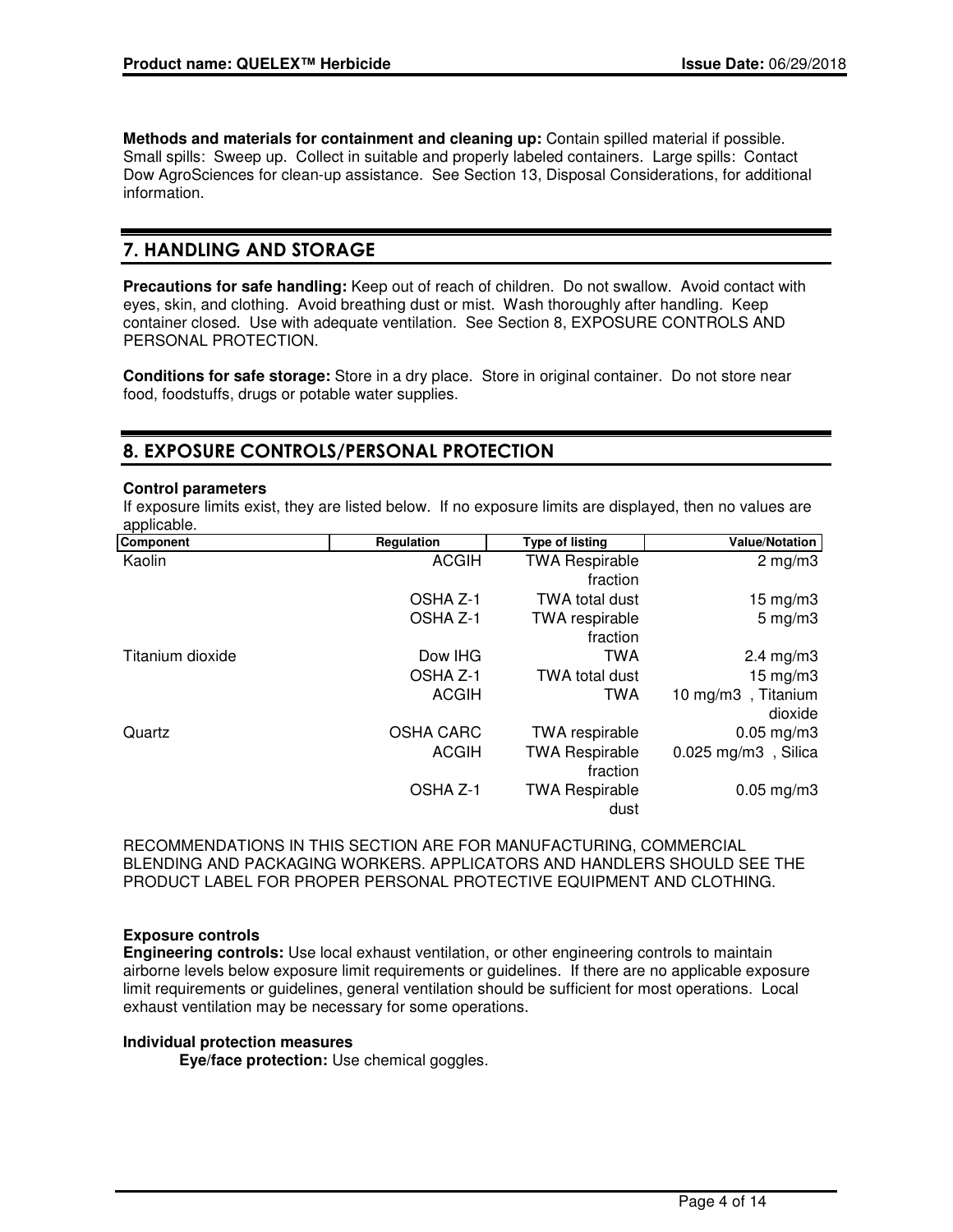## **Skin protection**

**Hand protection:** Use gloves chemically resistant to this material. Examples of preferred glove barrier materials include: Polyvinyl chloride ("PVC" or "vinyl"). Neoprene. Nitrile/butadiene rubber ("nitrile" or "NBR"). NOTICE: The selection of a specific glove for a particular application and duration of use in a workplace should also take into account all relevant workplace factors such as, but not limited to: Other chemicals which may be handled, physical requirements (cut/puncture protection, dexterity, thermal protection), potential body reactions to glove materials, as well as the instructions/specifications provided by the glove supplier.

**Other protection:** Use protective clothing chemically resistant to this material. Selection of specific items such as face shield, boots, apron, or full body suit will depend on the task.

**Respiratory protection:** Respiratory protection should be worn when there is a potential to exceed the exposure limit requirements or guidelines. If there are no applicable exposure limit requirements or guidelines, wear respiratory protection when adverse effects, such as respiratory irritation or discomfort have been experienced, or where indicated by your risk assessment process. For most conditions, no respiratory protection should be needed; however, in dusty atmospheres, use an approved particulate respirator.

The following should be effective types of air-purifying respirators: Organic vapor cartridge with a particulate pre-filter.

## **9. PHYSICAL AND CHEMICAL PROPERTIES**

#### **Appearance**

| <b>Physical state</b>                             | Granules.                 |
|---------------------------------------------------|---------------------------|
| Color                                             | Tan                       |
| Odor                                              | Mild                      |
| <b>Odor Threshold</b>                             | No data available         |
| рH                                                | 4.5 1.0% 1% solution      |
| <b>Melting point/range</b>                        | No data available.        |
| <b>Freezing point</b>                             | Not applicable            |
| Boiling point (760 mmHg)                          | Not applicable            |
| <b>Flash point</b>                                | closed cup Not applicable |
| <b>Evaporation Rate (Butyl Acetate</b><br>$= 1$   | Not applicable            |
| Flammability (solid, gas)                         | No data available         |
| <b>Lower explosion limit</b>                      | Not applicable            |
| <b>Upper explosion limit</b>                      | Not applicable            |
| <b>Vapor Pressure</b>                             | Not applicable            |
| Relative Vapor Density (air = 1)                  | Not applicable            |
| Relative Density (water $= 1$ )                   | No data available         |
| <b>Water solubility</b>                           | No data available         |
| <b>Partition coefficient: n-</b><br>octanol/water | No data available         |
| <b>Auto-ignition temperature</b>                  | 238 °C (460 °F)           |
| <b>Decomposition temperature</b>                  | No test data available    |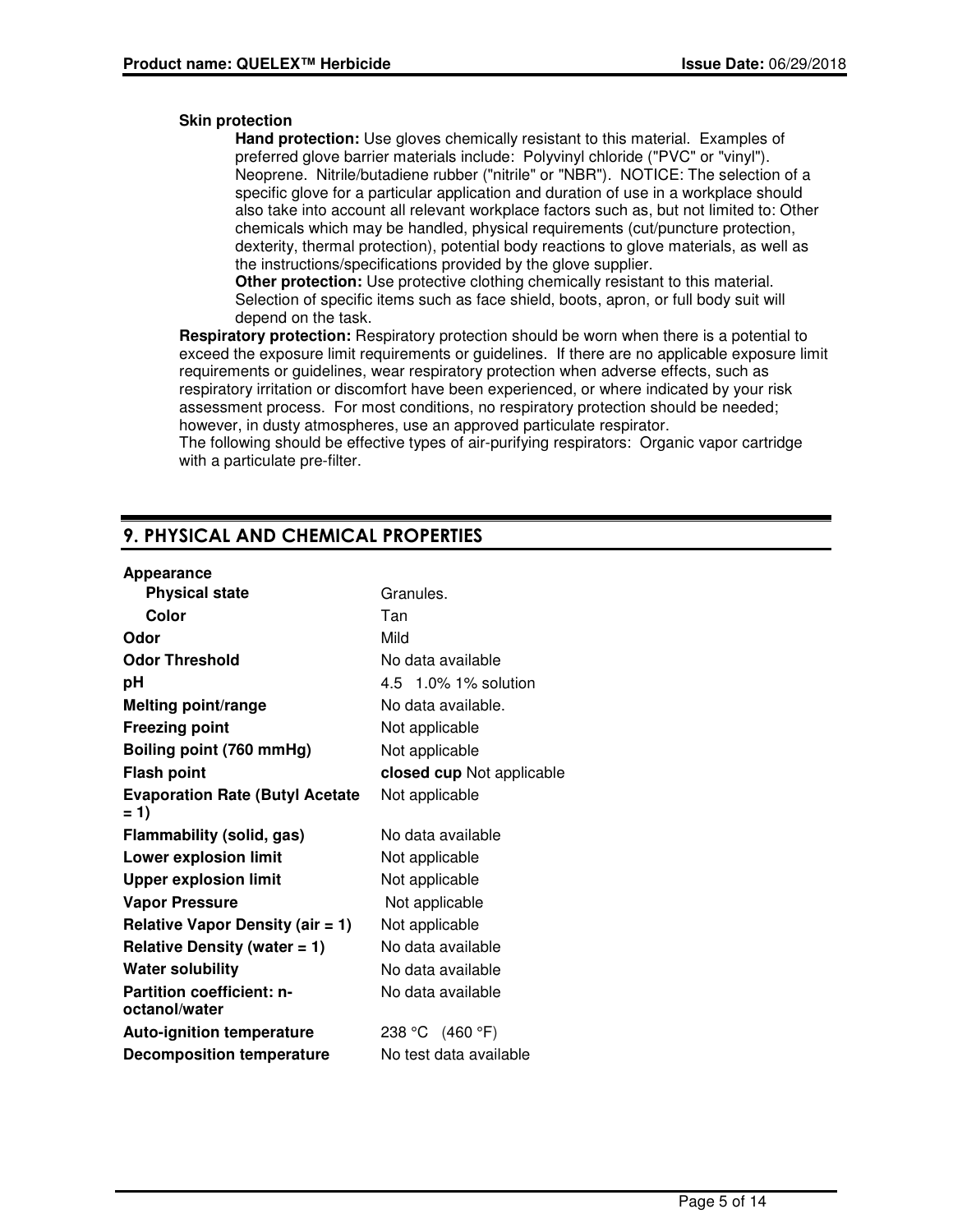| <b>Dynamic Viscosity</b>    | Not applicable                                |
|-----------------------------|-----------------------------------------------|
| <b>Kinematic Viscosity</b>  | No data available                             |
| <b>Explosive properties</b> | No.                                           |
| <b>Oxidizing properties</b> | No significant increase (>5C) in temperature. |
| <b>Bulk density</b>         | 0.5108 g/ml Loose Volumetric                  |
| <b>Molecular weight</b>     | No data available                             |

NOTE: The physical data presented above are typical values and should not be construed as a specification.

## **10. STABILITY AND REACTIVITY**

**Reactivity:** No dangerous reaction known under conditions of normal use.

**Chemical stability:** Stable.

**Possibility of hazardous reactions:** Polymerization will not occur.

**Conditions to avoid:** None known.

**Incompatible materials:** None known.

**Hazardous decomposition products:** Does not decompose.

## **11. TOXICOLOGICAL INFORMATION**

Toxicological information appears in this section when such data is available.

## **Acute toxicity**

**Acute oral toxicity**

Very low toxicity if swallowed. Harmful effects not anticipated from swallowing small amounts.

As product: LD50, Rat, female, > 5,000 mg/kg No deaths occurred at this concentration.

## **Acute dermal toxicity**

Prolonged skin contact is unlikely to result in absorption of harmful amounts.

As product:

LD50, Rat, male and female, > 5,000 mg/kg OECD Test Guideline 402 No deaths occurred at this concentration.

### **Acute inhalation toxicity**

No adverse effects are anticipated from single exposure to dust. Based on the available data, respiratory irritation was not observed.

As product:

LC50, Rat, male and female, 4 Hour, dust/mist, > 5.68 mg/l No deaths occurred at this concentration.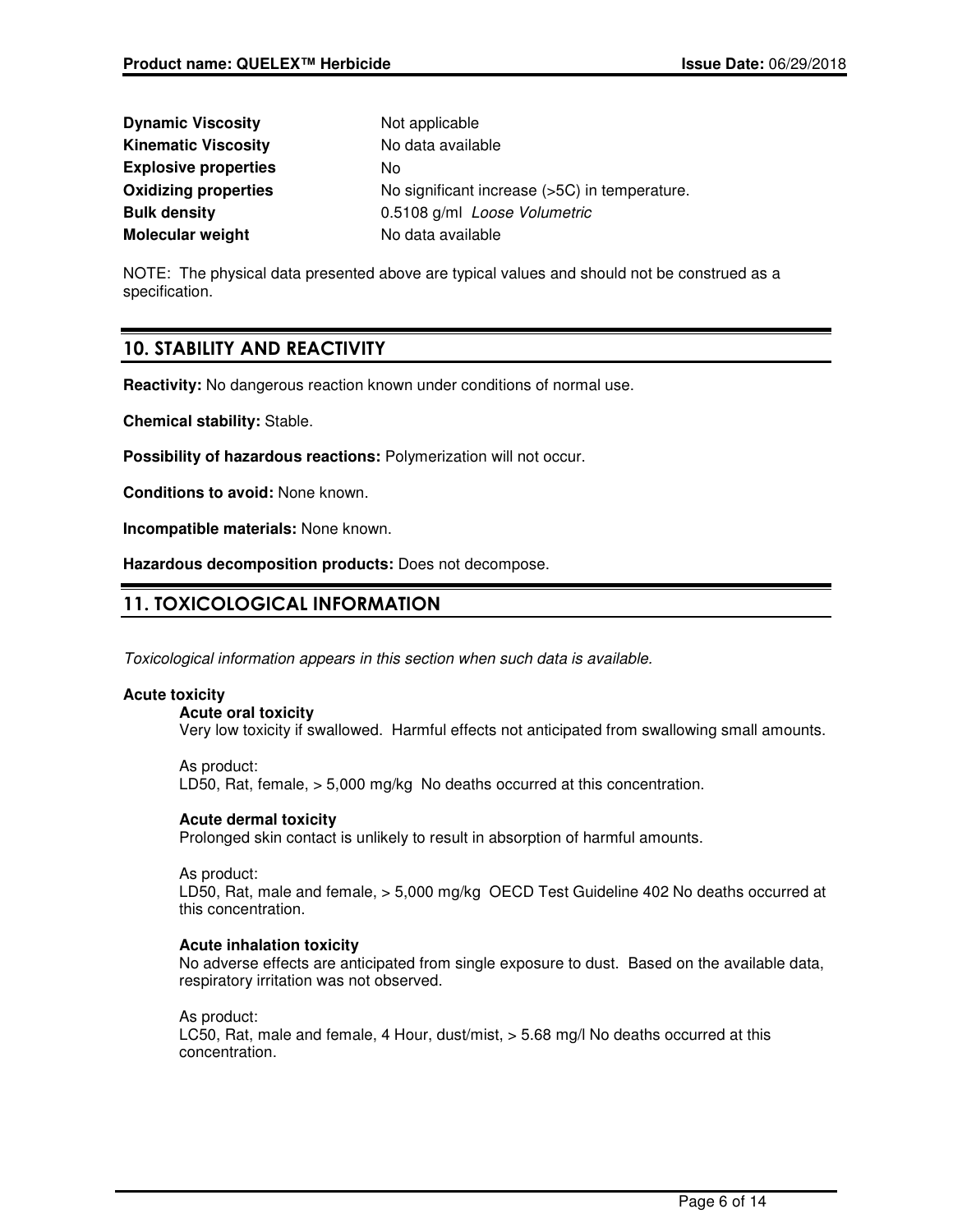## **Skin corrosion/irritation**

Brief contact may cause slight skin irritation with local redness.

## **Serious eye damage/eye irritation**

May cause severe eye irritation. Corneal injury is unlikely.

## **Sensitization**

Did not demonstrate the potential for contact allergy in mice.

For respiratory sensitization: No relevant data found.

## **Specific Target Organ Systemic Toxicity (Single Exposure)**

Evaluation of available data suggests that this material is not an STOT-SE toxicant.

## **Specific Target Organ Systemic Toxicity (Repeated Exposure)**

For the active ingredient(s): In animals, effects have been reported on the following organs: Bone marrow. Kidney. Liver. Thymus. Thyroid. Bladder.

#### **Carcinogenicity**

For the active ingredient(s): Florasulam. For similar active ingredient(s). Halauxifen. Cloquintocetmexyl. Did not cause cancer in laboratory animals. A risk assessment has been conducted for this product and has shown, that under normal handling, the minor components will not pose a hazard.

#### **Teratogenicity**

For the active ingredient(s): Has been toxic to the fetus in laboratory animals at doses toxic to the mother. Did not cause birth defects in laboratory animals.

#### **Reproductive toxicity**

For the active ingredient(s): Florasulam. For similar active ingredient(s). Halauxifen. In animal studies, did not interfere with reproduction.

#### **Mutagenicity**

For the active ingredient(s): In vitro genetic toxicity studies were negative. Animal genetic toxicity studies were negative.

#### **Aspiration Hazard**

Based on physical properties, not likely to be an aspiration hazard.

| Carcinogenicity         |                 |                                                                 |
|-------------------------|-----------------|-----------------------------------------------------------------|
| Component               | List            | <b>Classification</b>                                           |
| <b>Titanium dioxide</b> | <b>IARC</b>     | Group 2B: Possibly carcinogenic to<br>humans                    |
| Quartz                  | IARC.<br>US NTP | Group 1: Carcinogenic to humans<br>Known to be human carcinogen |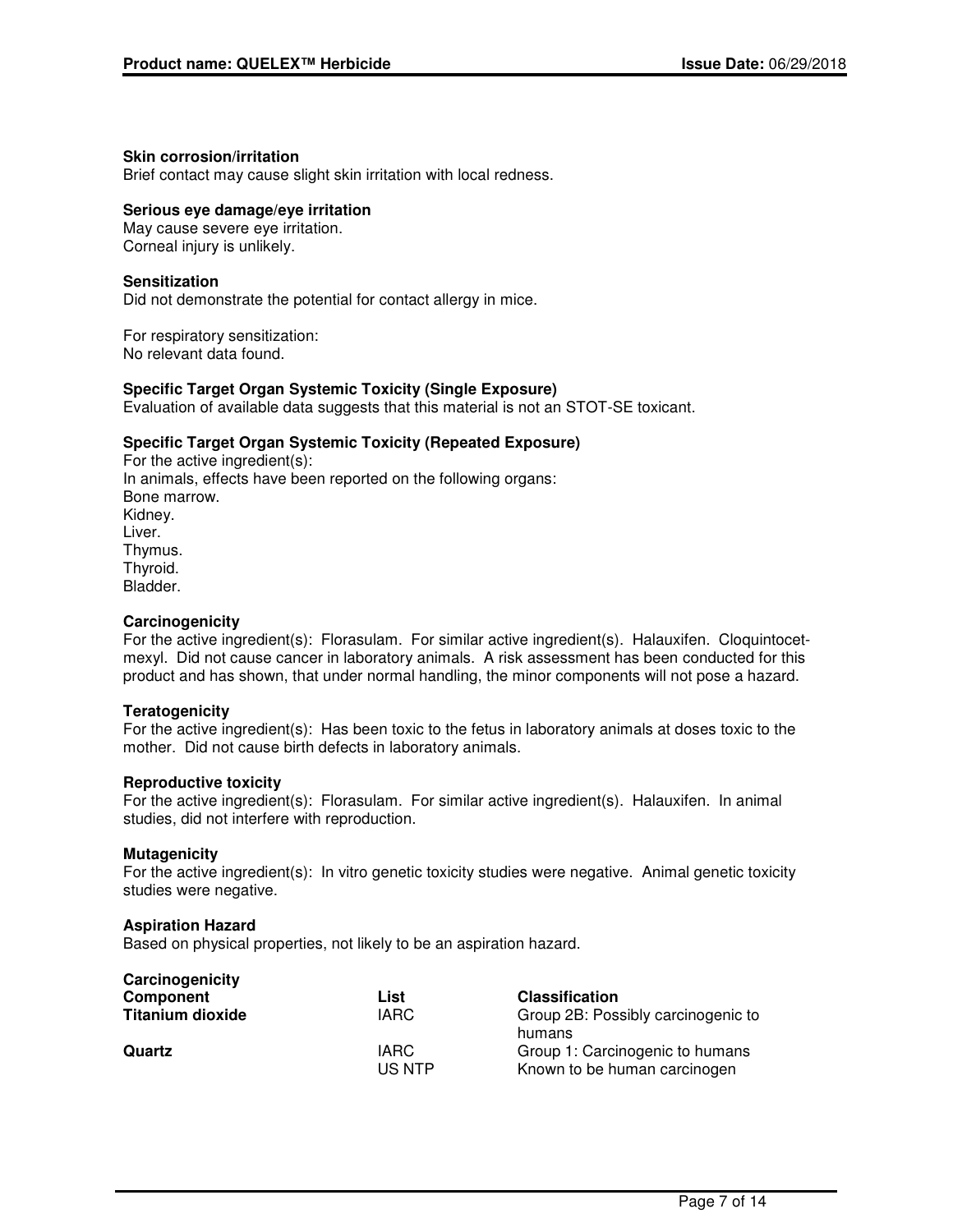## ACGIH A2: Suspected human carcinogen

## **12. ECOLOGICAL INFORMATION**

Ecotoxicological information appears in this section when such data is available.

#### **Toxicity**

#### **Acute toxicity to fish**

For similar material(s): Material is very highly toxic to aquatic organisms on an acute basis (LC50/EC50 <0.1 mg/L in the most sensitive species).

For similar material(s): LC50, Oncorhynchus mykiss (rainbow trout), semi-static test, 96 Hour, 7.87 mg/l, OECD Test Guideline 203

#### **Acute toxicity to aquatic invertebrates**

For similar material(s): EC50, Daphnia magna (Water flea), semi-static test, 48 Hour, 75 mg/l, OECD Test Guideline 202

### **Acute toxicity to algae/aquatic plants**

For similar material(s): ErC50, Pseudokirchneriella subcapitata (green algae), 72 Hour, > 0.0942 mg/l

## **Toxicity to Above Ground Organisms**

As product: Material is practically non-toxic to birds on an acute basis (LD50  $>$  2000 mg/kg).

As product:

oral LD50, Colinus virginianus (Bobwhite quail), mortality, > 2000mg/kg bodyweight.

Based on information for a similar material:

oral LD50, Apis mellifera (bees), 48 Hour, mortality, > 208.6micrograms/bee

Based on information for a similar material:

contact LD50, Apis mellifera (bees), 48 Hour, mortality, > 200micrograms/bee

#### **Toxicity to soil-dwelling organisms**

LC50, Eisenia fetida (earthworms), 14 d, mortality, > 1,000 mg/kg

#### **Persistence and degradability**

#### **Halauxifen-methyl**

**Biodegradability:** For similar active ingredient(s). Halauxifen. Material is expected to biodegrade very slowly (in the environment). Fails to pass OECD/EEC tests for ready biodegradability. 10-day Window: Not applicable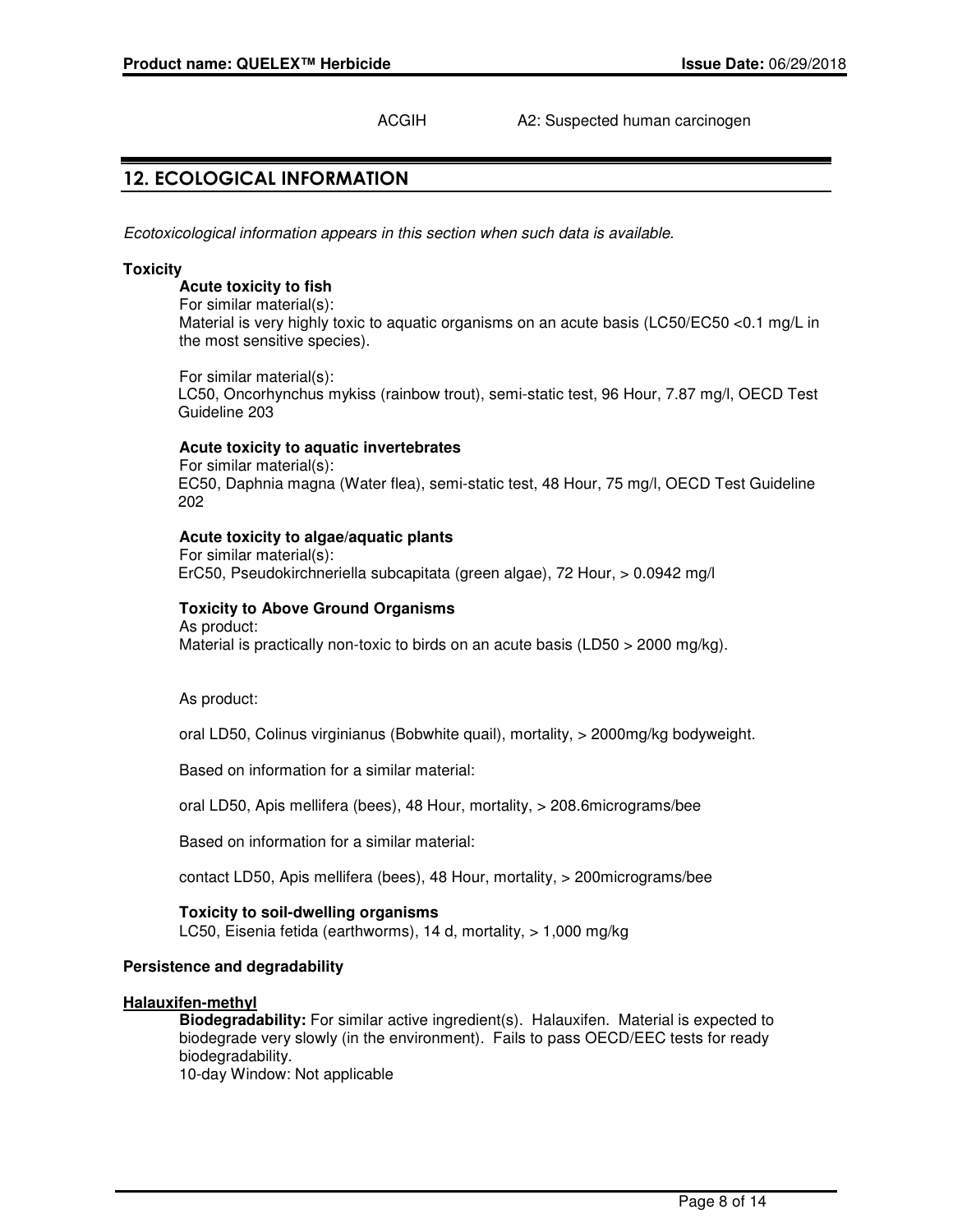**Biodegradation:** 7.7 % **Exposure time:** 28 d **Method:** OECD Test Guideline 310 or Equivalent

## **Florasulam**

**Biodegradability:** Material is expected to biodegrade very slowly (in the environment). Fails to pass OECD/EEC tests for ready biodegradability. 10-day Window: Fail **Biodegradation:** 2 % **Exposure time:** 28 d **Method:** OECD Test Guideline 301B or Equivalent

**Theoretical Oxygen Demand:** 0.85 mg/mg

## **Biological oxygen demand (BOD)**

| <b>Incubation</b><br>Time | <b>BOD</b> |
|---------------------------|------------|
| 5 d                       | 0.012      |
|                           | mg/mg      |

## **Stability in Water (1/2-life)**

 $, > 30$  d

**Photodegradation Atmospheric half-life:** 1.82 Hour **Method:** Estimated.

#### **Cloquintocet**

**Biodegradability:** No relevant data found.

#### **Kaolin**

**Biodegradability:** Biodegradation is not applicable.

## **Titanium dioxide**

**Biodegradability:** Biodegradation is not applicable.

## **Quartz**

**Biodegradability:** Biodegradation is not applicable.

#### **Balance**

**Biodegradability:** No relevant data found.

## **Bioaccumulative potential**

#### **Halauxifen-methyl**

**Bioaccumulation:** Bioconcentration potential is moderate (BCF between 100 and 3000 or Log Pow between 3 and 5). **Partition coefficient: n-octanol/water(log Pow):** 3.76

**Bioconcentration factor (BCF):** 233 Lepomis macrochirus (Bluegill sunfish) 42 d

## **Florasulam**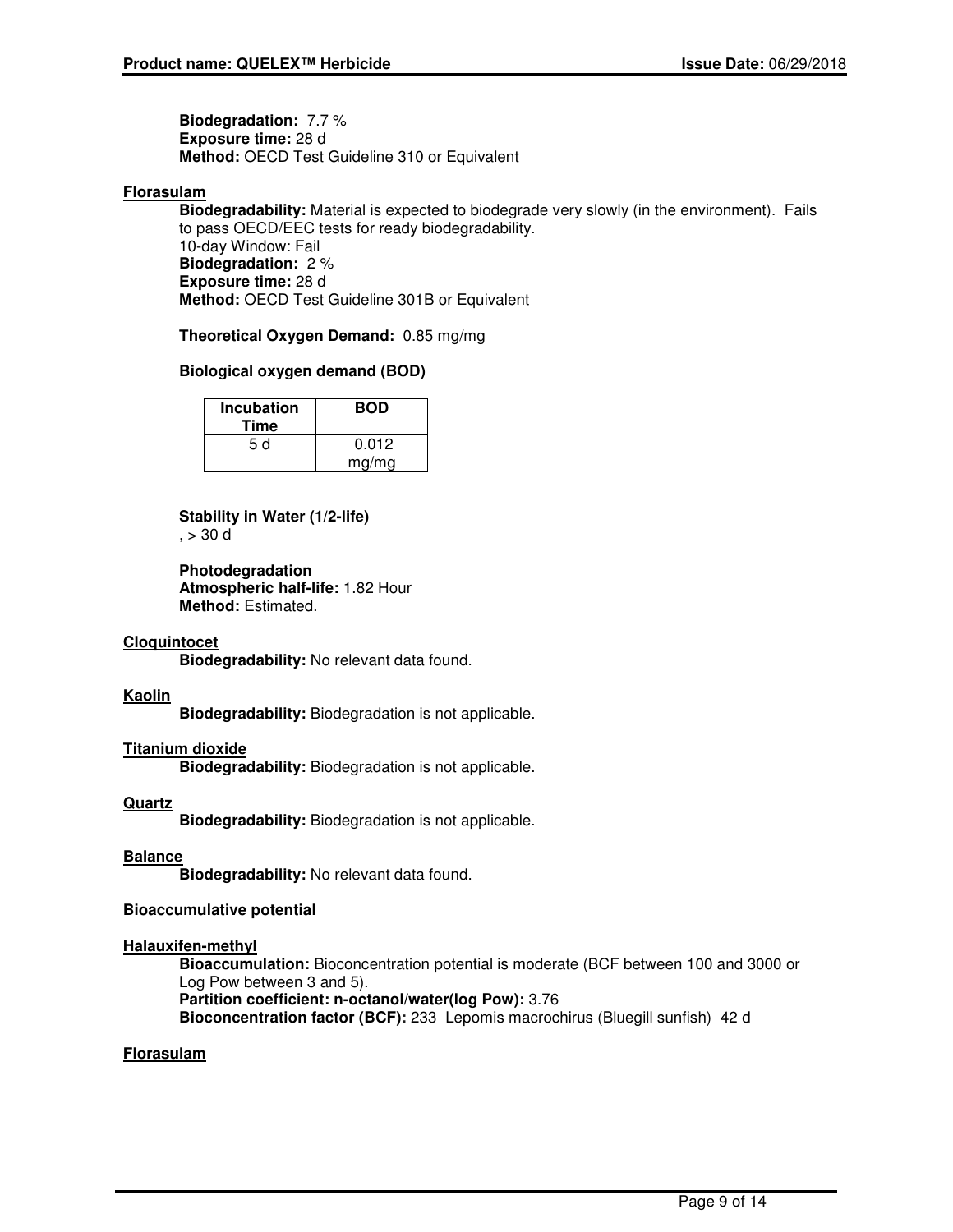**Bioaccumulation:** Bioconcentration potential is low (BCF < 100 or Log Pow < 3). **Partition coefficient: n-octanol/water(log Pow):** -1.22 **Bioconcentration factor (BCF):** 0.8 Fish 28 d Measured

#### **Cloquintocet**

**Bioaccumulation:** Bioconcentration potential is low (BCF < 100 or Log Pow < 3). **Partition coefficient: n-octanol/water(log Pow):** 2.12 Estimated.

### **Kaolin**

**Bioaccumulation:** Partitioning from water to n-octanol is not applicable.

#### **Titanium dioxide**

**Bioaccumulation:** Partitioning from water to n-octanol is not applicable.

#### **Quartz**

**Bioaccumulation:** Partitioning from water to n-octanol is not applicable.

#### **Balance**

**Bioaccumulation:** No relevant data found.

#### **Mobility in soil**

#### **Halauxifen-methyl**

Expected to be relatively immobile in soil (Koc > 5000). **Partition coefficient (Koc):** 5684

#### **Florasulam**

Potential for mobility in soil is very high (Koc between 0 and 50). **Partition coefficient (Koc):** 4 - 54

#### **Cloquintocet**

Potential for mobility in soil is medium (Koc between 150 and 500). **Partition coefficient (Koc):** 206 Estimated.

#### **Kaolin**

No relevant data found.

#### **Titanium dioxide**

No data available.

#### **Quartz**

No relevant data found.

#### **Balance**

No relevant data found.

## **13. DISPOSAL CONSIDERATIONS**

**Disposal methods:** If wastes and/or containers cannot be disposed of according to the product label directions, disposal of this material must be in accordance with your local or area regulatory authorities. This information presented below only applies to the material as supplied. The identification based on characteristic(s) or listing may not apply if the material has been used or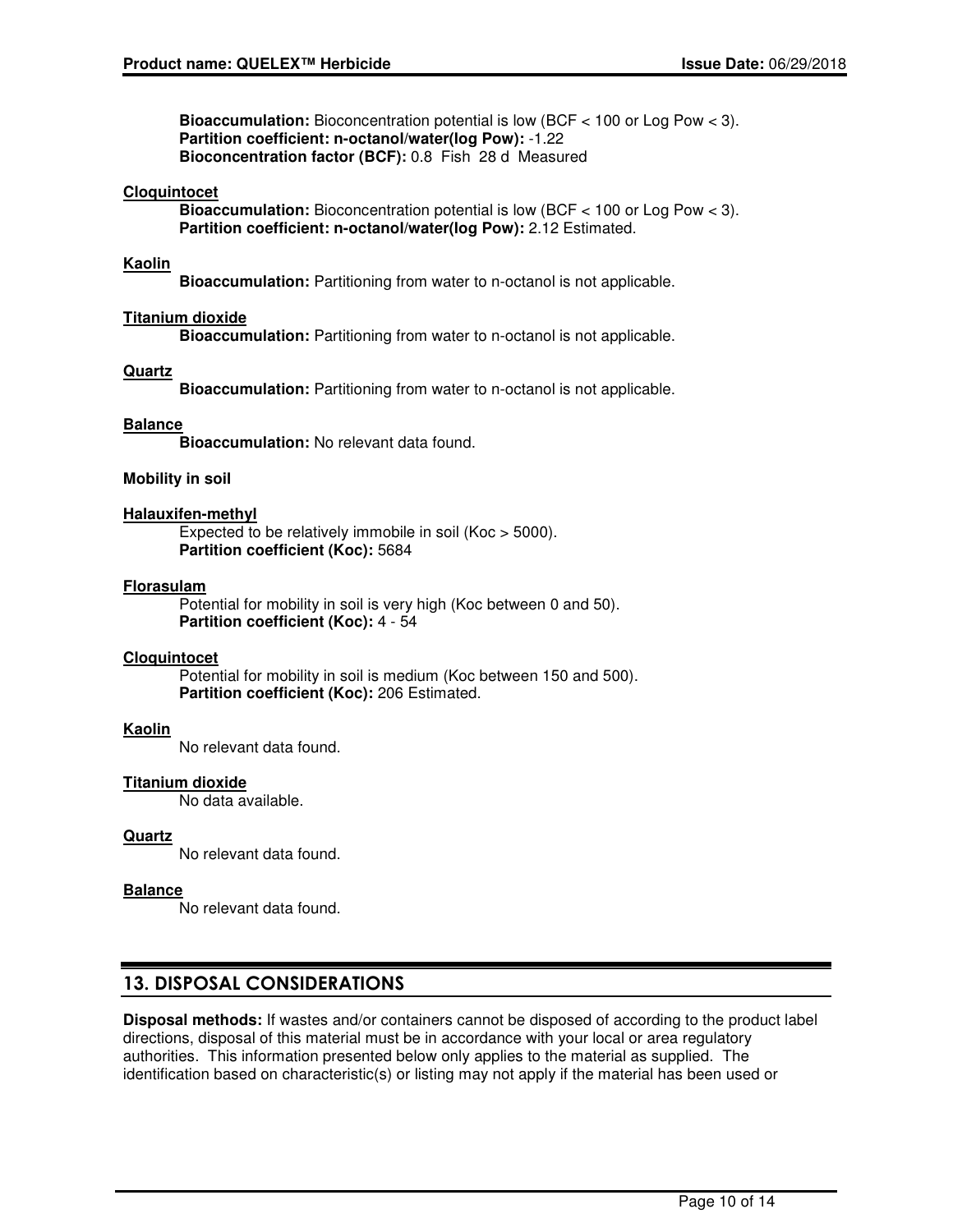otherwise contaminated. It is the responsibility of the waste generator to determine the toxicity and physical properties of the material generated to determine the proper waste identification and disposal methods in compliance with applicable regulations. If the material as supplied becomes a waste, follow all applicable regional, national and local laws.

## **14. TRANSPORT INFORMATION**

**DOT**

Not regulated for transport

## **Classification for SEA transport (IMO-IMDG):**

| Proper shipping name                          | ENVIRONMENTALLY HAZARDOUS SUBSTANCE, SOLID,<br>N.O.S. (Halauxifen-methyl, Florasulam) |
|-----------------------------------------------|---------------------------------------------------------------------------------------|
| <b>UN number</b>                              | UN 3077                                                                               |
| <b>Class</b>                                  | 9                                                                                     |
| Packing group                                 | Ш                                                                                     |
| <b>Marine pollutant</b>                       | Halauxifen-methyl, Florasulam                                                         |
| <b>Transport in bulk</b>                      | Consult IMO regulations before transporting ocean bulk                                |
| according to Annex I or II                    |                                                                                       |
| of MARPOL 73/78 and the                       |                                                                                       |
| <b>IBC or IGC Code</b>                        |                                                                                       |
| Classification for AIR transport (IATA/ICAO): |                                                                                       |
| Proper shipping name                          | Environmentally hazardous substance, solid,<br>n.o.s. (Halauxifen-methyl, Florasulam) |
| <b>UN number</b>                              | UN 3077                                                                               |
| <b>Class</b>                                  | 9                                                                                     |
| Packing group                                 | Ш                                                                                     |
|                                               |                                                                                       |

This information is not intended to convey all specific regulatory or operational requirements/information relating to this product. Transportation classifications may vary by container volume and may be influenced by regional or country variations in regulations. Additional transportation system information can be obtained through an authorized sales or customer service representative. It is the responsibility of the transporting organization to follow all applicable laws, regulations and rules relating to the transportation of the material.

## **15. REGULATORY INFORMATION**

**Superfund Amendments and Reauthorization Act of 1986 Title III (Emergency Planning and Community Right-to-Know Act of 1986) Sections 311 and 312** Serious eye damage or eye irritation

## **Superfund Amendments and Reauthorization Act of 1986 Title III (Emergency Planning and Community Right-to-Know Act of 1986) Section 313**

This material does not contain any chemical components with known CAS numbers that exceed the threshold (De Minimis) reporting levels established by SARA Title III, Section 313.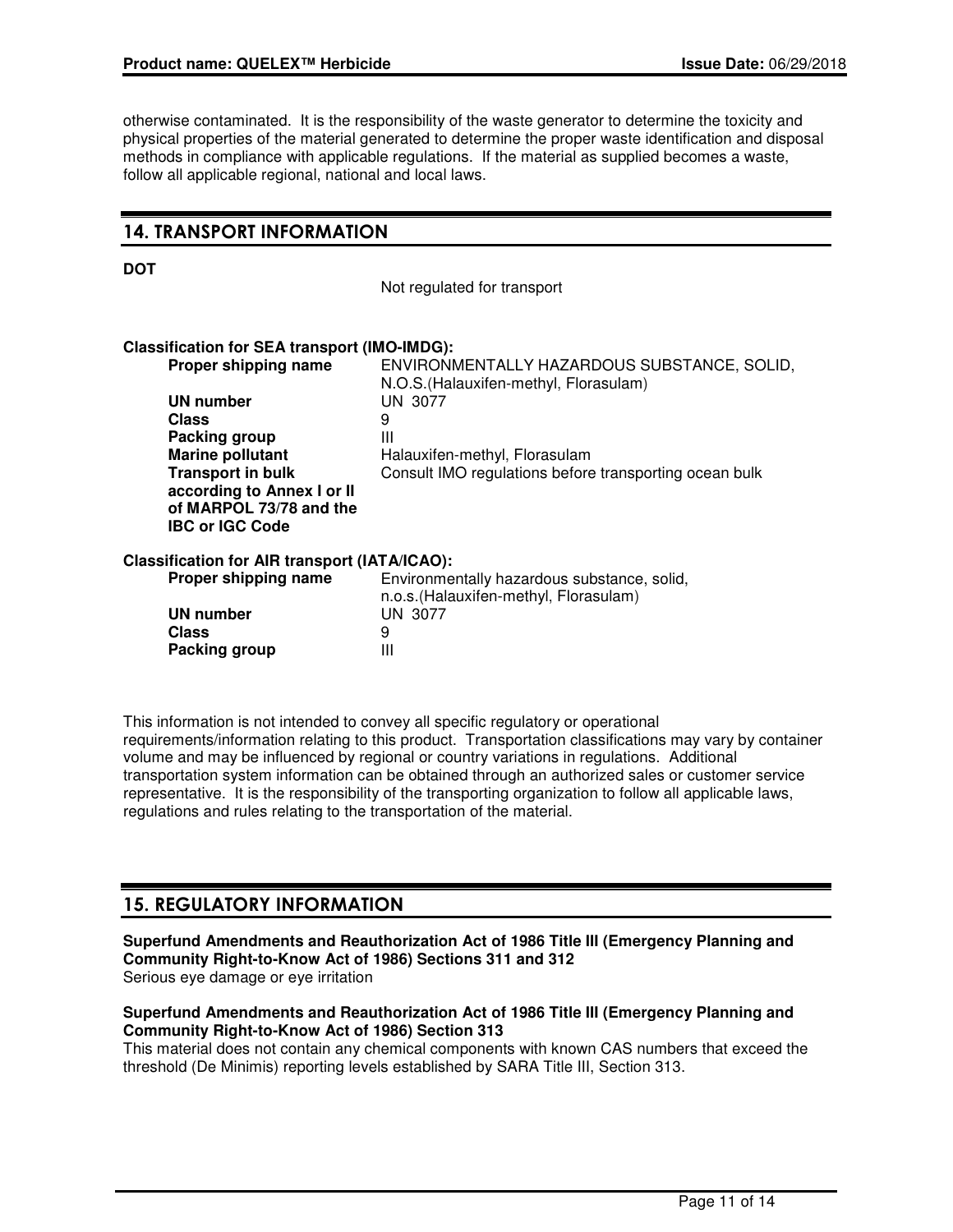## **Pennsylvania Right To Know**

The following chemicals are listed because of the additional requirements of Pennsylvania law:

| <b>Components</b>  | <b>CASRN</b> |
|--------------------|--------------|
| Kaolin             | 1332-58-7    |
| Methylene chloride | 75-09-2      |

## **California Prop. 65**

WARNING: This product can expose you to chemicals including Kaolin, Titanium dioxide, Quartz, Methylene chloride, Methyl isobutyl ketone, which is/are known to the State of California to cause cancer, and Methyl isobutyl ketone, Methanol, Toluene, which is/are known to the State of California to cause birth defects or other reproductive harm. For more information go to www.P65Warnings.ca.gov.

## **United States TSCA Inventory (TSCA)**

This product contains chemical substance(s) exempt from U.S. EPA TSCA Inventory requirements. It is regulated as a pesticide subject to Federal Insecticide, Fungicide, and Rodenticide Act (FIFRA) requirements.

## **Federal Insecticide, Fungicide and Rodenticide Act**

EPA Registration Number: 62719-661

This chemical is a pesticide product registered by the Environmental Protection Agency and is subject to certain labeling requirements under federal pesticide law. These requirements differ from the classification criteria and hazard information required for safety data sheets, and for workplace labels of non-pesticide chemicals. Following is the hazard information as required on the pesticide label:

### CAUTION

Prolonged or repeated skin contact may cause allergic reactions in some individuals Harmful if absorbed through skin Causes moderate eye irritation

## **16. OTHER INFORMATION**

## **Hazard Rating System**

#### **NFPA**

| <b>Health</b> | Flammability | Instability |
|---------------|--------------|-------------|
|               |              |             |

## **Revision**

Identification Number: 99026706 / A211 / Issue Date: 06/29/2018 / Version: 9.0 DAS Code: GF-3313 Most recent revision(s) are noted by the bold, double bars in left-hand margin throughout this document.

#### **Legend**

| <b>ACGIH</b>     | <b>USA. ACGIH Threshold Limit Values (TLV)</b>                 |
|------------------|----------------------------------------------------------------|
| Dow IHG          | Dow Industrial Hygiene Guideline                               |
| <b>OSHA CARC</b> | <sup>1</sup> OSHA Specifically Regulated Chemicals/Carcinogens |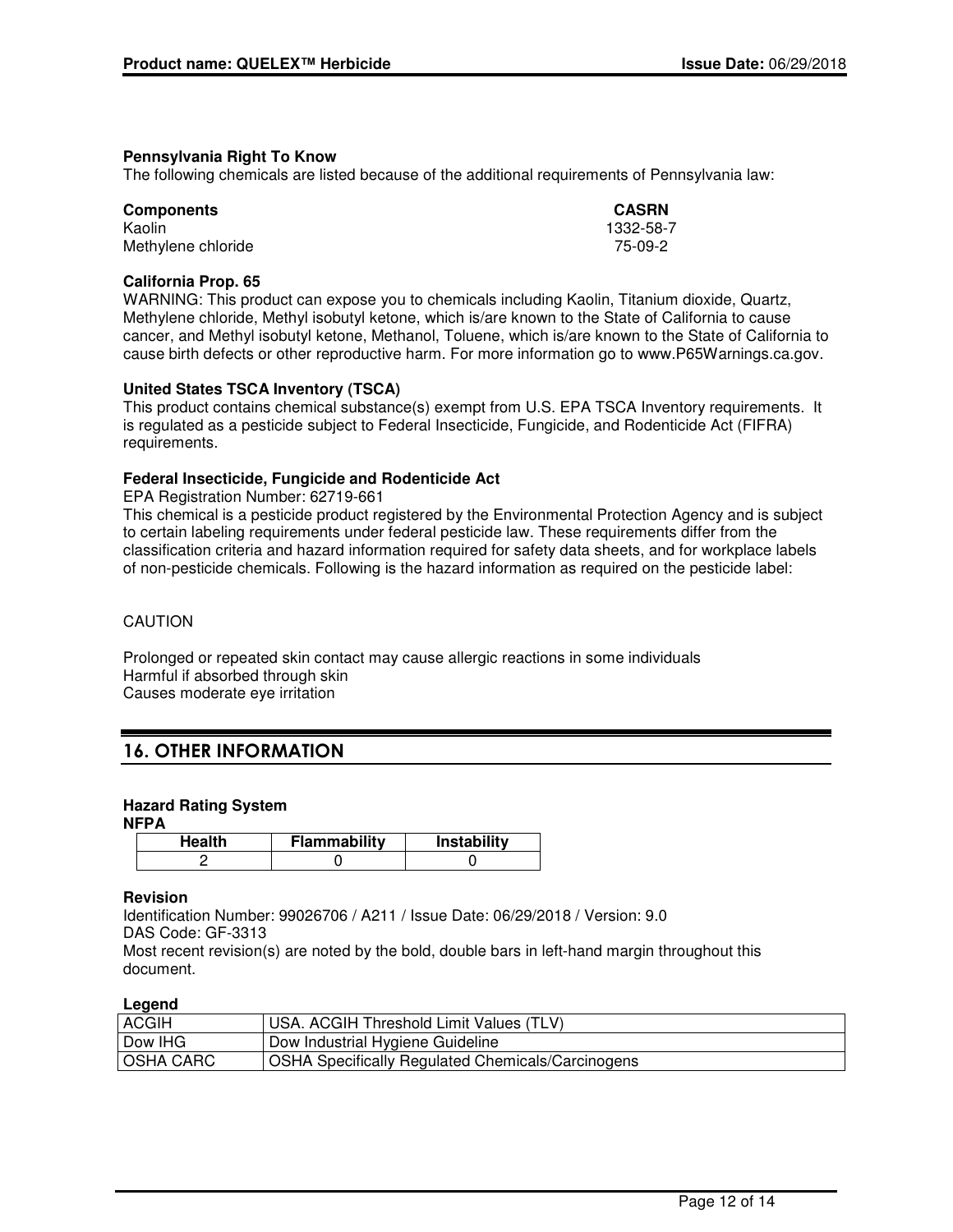| <b>OSHA Z-1</b> | USA. Occupational Exposure Limits (OSHA) - Table Z-1 Limits for Air |
|-----------------|---------------------------------------------------------------------|
|                 | Contaminants                                                        |
| <b>TWA</b>      | 8-hour time weighted average                                        |

## **Full text of other abbreviations**

AICS - Australian Inventory of Chemical Substances; ASTM - American Society for the Testing of Materials; bw - Body weight; CERCLA - Comprehensive Environmental Response, Compensation, and Liability Act; CMR - Carcinogen, Mutagen or Reproductive Toxicant; DIN - Standard of the German Institute for Standardisation; DOT - Department of Transportation; DSL - Domestic Substances List (Canada); ECx - Concentration associated with x% response; EHS - Extremely Hazardous Substance; ELx - Loading rate associated with x% response; EmS - Emergency Schedule; ENCS - Existing and New Chemical Substances (Japan); ErCx - Concentration associated with x% growth rate response; ERG - Emergency Response Guide; GHS - Globally Harmonized System; GLP - Good Laboratory Practice; HMIS - Hazardous Materials Identification System; IARC - International Agency for Research on Cancer; IATA - International Air Transport Association; IBC - International Code for the Construction and Equipment of Ships carrying Dangerous Chemicals in Bulk; IC50 - Half maximal inhibitory concentration; ICAO - International Civil Aviation Organization; IECSC - Inventory of Existing Chemical Substances in China; IMDG - International Maritime Dangerous Goods; IMO - International Maritime Organization; ISHL - Industrial Safety and Health Law (Japan); ISO - International Organisation for Standardization; KECI - Korea Existing Chemicals Inventory; LC50 - Lethal Concentration to 50 % of a test population; LD50 - Lethal Dose to 50% of a test population (Median Lethal Dose); MARPOL - International Convention for the Prevention of Pollution from Ships; MSHA - Mine Safety and Health Administration; n.o.s. - Not Otherwise Specified; NFPA - National Fire Protection Association; NO(A)EC - No Observed (Adverse) Effect Concentration; NO(A)EL - No Observed (Adverse) Effect Level; NOELR - No Observable Effect Loading Rate; NTP - National Toxicology Program; NZIoC - New Zealand Inventory of Chemicals; OECD - Organization for Economic Co-operation and Development; OPPTS - Office of Chemical Safety and Pollution Prevention; PBT - Persistent, Bioaccumulative and Toxic substance; PICCS - Philippines Inventory of Chemicals and Chemical Substances; (Q)SAR - (Quantitative) Structure Activity Relationship; RCRA - Resource Conservation and Recovery Act; REACH - Regulation (EC) No 1907/2006 of the European Parliament and of the Council concerning the Registration, Evaluation, Authorisation and Restriction of Chemicals; RQ - Reportable Quantity; SADT - Self-Accelerating Decomposition Temperature; SARA - Superfund Amendments and Reauthorization Act; SDS - Safety Data Sheet; TCSI - Taiwan Chemical Substance Inventory; TSCA - Toxic Substances Control Act (United States); UN - United Nations; UNRTDG - United Nations Recommendations on the Transport of Dangerous Goods; vPvB - Very Persistent and Very Bioaccumulative

#### **Information Source and References**

This SDS is prepared by Product Regulatory Services and Hazard Communications Groups from information supplied by internal references within our company.

DOW AGROSCIENCES LLC urges each customer or recipient of this (M)SDS to study it carefully and consult appropriate expertise, as necessary or appropriate, to become aware of and understand the data contained in this (M)SDS and any hazards associated with the product. The information herein is provided in good faith and believed to be accurate as of the effective date shown above. However, no warranty, express or implied, is given. Regulatory requirements are subject to change and may differ between various locations. It is the buyer's/user's responsibility to ensure that his activities comply with all federal, state, provincial or local laws. The information presented here pertains only to the product as shipped. Since conditions for use of the product are not under the control of the manufacturer, it is the buyer's/user's duty to determine the conditions necessary for the safe use of this product. Due to the proliferation of sources for information such as manufacturer-specific (M)SDSs, we are not and cannot be responsible for (M)SDSs obtained from any source other than ourselves. If you have